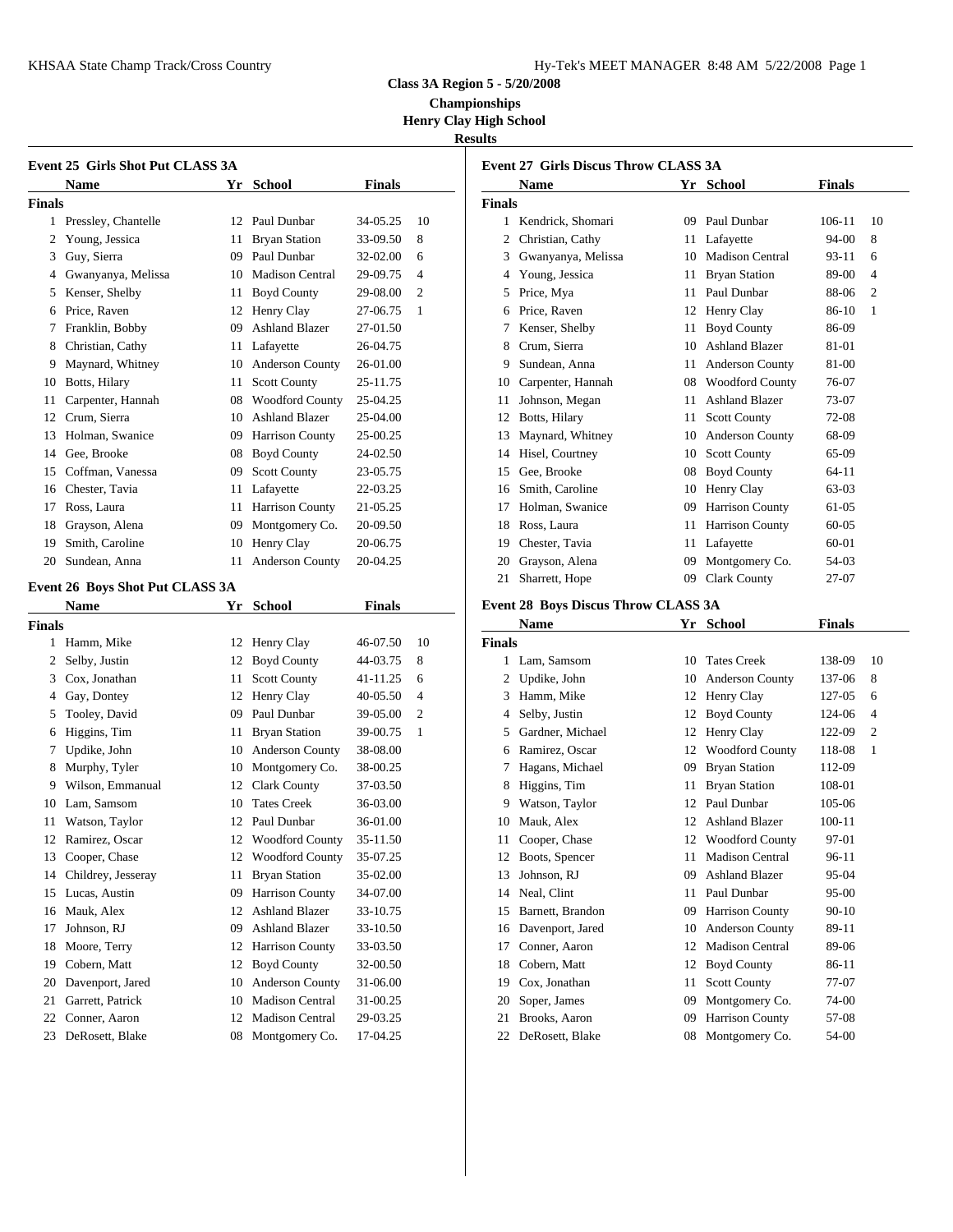| Iy-Tek's MEET MANAGER 8:48 AM 5/22/2008 Page 2 |  |  |  |
|------------------------------------------------|--|--|--|
|------------------------------------------------|--|--|--|

**Class 3A Region 5 - 5/20/2008**

**Championships Henry Clay High School**

## **Results**

|        | Event 29 Girls Long Jump CLASS 3A |    |                        |                |                |               | <b>Event 31 Girls</b> |
|--------|-----------------------------------|----|------------------------|----------------|----------------|---------------|-----------------------|
|        | <b>Name</b>                       |    | Yr School              | <b>Finals</b>  |                |               | <b>Name</b>           |
| Finals |                                   |    |                        |                |                | <b>Finals</b> |                       |
| 1      | Williams, Nealy                   | 10 | <b>Bryan Station</b>   | 17-04.50       | 10             | 1             | Williams,             |
| 2      | Litton, Erika                     | 10 | Montgomery Co.         | 15-07.00       | 8              | 2             | Allin, Leig           |
| 3      | Griggs, Amiee                     | 12 | <b>Bryan Station</b>   | 14-11.50       | 6              | 3             | Litton, Eri           |
| 4      | Wright, Whitney                   | 10 | <b>Tates Creek</b>     | 14-10.00       | $\overline{4}$ | 4             | McKee, B              |
| 5      | Crump, Toni                       | 09 | Paul Dunbar            | J14-10.00      | $\overline{2}$ | 5             | Stutland, J           |
| 6      | Bryan, Monica                     | 11 | Paul Dunbar            | 14-08.50       | 1              | 6             | Bryan, Mo             |
| 7      | Pendleton, Anne Haley             | 08 | <b>Woodford County</b> | 14-07.50       |                |               | Griggs, Ar            |
| 8      | Noger, Maggie                     | 11 | Henry Clay             | 14-05.00       |                | 8             | Rodriquez             |
| 9      | Allin, Leigh                      | 11 | Henry Clay             | 14-04.00       |                | 9             | Dixon, Jen            |
| 10     | Farris, Mykal                     | 08 | <b>Ashland Blazer</b>  | 14-03.50       |                | 10            | Schulman.             |
| 11     | Rodriquez, Sharon                 | 09 | Lafayette              | 13-11.00       |                | 11            | Merritt, Al           |
| 12     | Merritt. Ali                      | 11 | <b>Ashland Blazer</b>  | 13-05.00       |                | 12            | Farris, My            |
| 13     | Darnell, Catherine                | 09 | Harrison County        | 12-11.50       |                | 13            | Noger, Ma             |
| 14     | Blakely, Samantha                 | 10 | <b>Boyd County</b>     | 12-08.50       |                | 14            | Darnell, Ca           |
| 15     | Jordan, Alyssa                    | 08 | <b>Tates Creek</b>     | 12-08.00       |                | 15            | Cunnighan             |
| 16     | Shelton, Sabrina                  | 09 | Anderson County        | 12-07.50       |                | 16            | Conrad, A             |
| 17     | Cunnigham, Harley                 | 09 | Harrison County        | 12-07.00       |                | 17            | Carter, Co            |
| 18     | Drury, Courtney                   | 09 | Anderson County        | 12-01.00       |                | 18            | Conley, M             |
| 19     | Bakken, Siri                      | 12 | Lafayette              | 11-09.00       |                |               |                       |
| 20     | Dotson, Shea                      | 11 | <b>Clark County</b>    | 10-05.00       |                |               | <b>Event 32 Boys</b>  |
| 21     | Lauren, Horton                    | 10 | <b>Clark County</b>    | 10-01.00       |                |               | <b>Name</b>           |
| 22     | Jackson, Shauntae                 | 09 | <b>Scott County</b>    | 10-00.00       |                | <b>Finals</b> |                       |
| 23     | Evans, Katie                      | 10 | <b>Boyd County</b>     | $9-11.00$      |                |               | Gardner, N            |
| $---$  | McKee, Breonna                    | 10 | <b>Scott County</b>    | N <sub>D</sub> |                | 2             | Lawson, B             |

### **Event 30 Boys Long Jump CLASS 3A**

|                | <b>Name</b>            | Yr | <b>School</b>          | <b>Finals</b> |                |               | Walk         |
|----------------|------------------------|----|------------------------|---------------|----------------|---------------|--------------|
| Finals         |                        |    |                        |               |                | 6             | Page,        |
| 1              | Rhodes, Ricky          | 12 | <b>Madison Central</b> | 22-00.00      | 10             |               | Wilso        |
| $\overline{c}$ | Hellard, James         | 10 | Henry Clay             | 21-08.50      | 8              | 8             | Morg         |
| 3              | Lewis-Barfield, Justin | 12 | <b>Bryan Station</b>   | 21-03.00      | 6              | 9             | Cox,         |
| 4              | Gardner, Michael       | 12 | Henry Clay             | 20-11.00      | $\overline{4}$ | 10            | Lewis        |
| 5              | Hughes, Mark           | 12 | <b>Woodford County</b> | 20-03.00      | $\overline{2}$ | 11            | Allen        |
| 6              | Conner, Travis         | 12 | <b>Clark County</b>    | 19-07.00      | 1              | 12            | Robin        |
| 7              | Mays, Martaveous       | 11 | Paul Dunbar            | 19-04.50      |                | 13            | Arnet        |
| 8              | Warmouth, Bryant       | 12 | <b>Harrison County</b> | 18-11.00      |                | ---           | Murp         |
| 9              | Walker, Reshawn        | 10 | <b>Bryan Station</b>   | 18-03.00      |                | Event 33 G    |              |
| 10             | Cox, Darian            | 09 | <b>Madison Central</b> | 17-09.50      |                |               |              |
| 10             | Ford, Zack             | 12 | <b>Scott County</b>    | 17-09.50      |                |               | <b>Nam</b>   |
| 12             | Page, Paul             | 12 | Paul Dunbar            | 17-07.00      |                | <b>Finals</b> |              |
| 13             | Morgan, Ross           | 10 | <b>Anderson County</b> | 17-04.00      |                | 1             | Darne        |
| 14             | Carter, Landin         | 10 | <b>Tates Creek</b>     | 17-02.00      |                | 2             | Holke        |
| 14             | Mayhew, CD             | 12 | <b>Boyd County</b>     | 17-02.00      |                | 3             | Jorda        |
| 14             | James, Tra'sean        | 11 | Lafayette              | 17-02.00      |                | 4             | <b>Jacks</b> |
| 17             | Perkins, Brett         | 10 | Harrison County        | 17-00.00      |                | 5             | Smith        |
| 18             | Huff, McKenzie         | 09 | Montgomery Co.         | 16-10.00      |                | 5             | Kane,        |
| 19             | Allen, Isaac           | 09 | <b>Scott County</b>    | 16-09.00      |                |               | <b>Burch</b> |
| 20             | Murphy, Tyler          | 10 | Montgomery Co.         | 16-05.00      |                |               | Stutla       |
| 21             | Cunningham, Marcus     | 11 | <b>Anderson County</b> | 16-01.00      |                |               | Corn,        |
| 22             | Stewart, Kevin         | 10 | <b>Boyd County</b>     | 15-06.50      |                |               | Good         |
| 23             | Patrick, Andrew        | 12 | <b>Ashland Blazer</b>  | 14-05.00      |                |               | Cunni        |
|                |                        |    |                        |               |                |               |              |

|        | <b>Event 31 Girls Triple Jump CLASS 3A</b> |    |                        |               |                |
|--------|--------------------------------------------|----|------------------------|---------------|----------------|
|        | <b>Name</b>                                | Yr | <b>School</b>          | <b>Finals</b> |                |
| Finals |                                            |    |                        |               |                |
| 1      | Williams, Nealy                            | 10 | <b>Bryan Station</b>   | 35-05.50      | 10             |
| 2      | Allin, Leigh                               | 11 | Henry Clay             | 34-01.00      | 8              |
| 3      | Litton, Erika                              | 10 | Montgomery Co.         | 33-01.00      | 6              |
| 4      | McKee, Breonna                             | 10 | <b>Scott County</b>    | J33-01.00     | $\overline{4}$ |
| 5      | Stutland, Jennifer                         | 11 | Paul Dunbar            | 32-10.00      | $\overline{2}$ |
| 6      | Bryan, Monica                              | 11 | Paul Dunbar            | 32-09.00      | 1              |
| 7      | Griggs, Amiee                              | 12 | <b>Bryan Station</b>   | 31-11.50      |                |
| 8      | Rodriquez, Sharon                          | 09 | Lafayette              | 30-06.00      |                |
| 9      | Dixon, Jenna                               | 10 | <b>Boyd County</b>     | 29-07.25      |                |
| 10     | Schulman, Kristina                         | 09 | <b>Woodford County</b> | 29-07.00      |                |
| 11     | Merritt, Ali                               | 11 | <b>Ashland Blazer</b>  | 29-00.25      |                |
| 12     | Farris, Mykal                              | 08 | <b>Ashland Blazer</b>  | 28-11.50      |                |
| 13     | Noger, Maggie                              | 11 | Henry Clay             | 28-06.25      |                |
| 14     | Darnell, Catherine                         | 09 | <b>Harrison County</b> | 26-06.50      |                |
| 15     | Cunnigham, Harley                          | 09 | <b>Harrison County</b> | 25-06.00      |                |
| 16     | Conrad, Ariel                              | 11 | <b>Anderson County</b> | 25-02.75      |                |
| 17     | Carter, Courtney                           | 08 | <b>Tates Creek</b>     | 24-06.00      |                |
| 18     | Conley, Maggie                             | 09 | <b>Anderson County</b> | 23-09.50      |                |
|        |                                            |    |                        |               |                |

### **Event 32 Boys Triple Jump CLASS 3A**

|        | <b>Name</b>      | Yr | <b>School</b>          | <b>Finals</b> |                |
|--------|------------------|----|------------------------|---------------|----------------|
| Finals |                  |    |                        |               |                |
|        | Gardner, Michael |    | 12 Henry Clay          | 42-08.25      | 10             |
|        | Lawson, Brandon  | 12 | <b>Scott County</b>    | 42-07.00      | 8              |
| 3      | Davenport, Devin | 12 | <b>Anderson County</b> | 41-11.00      | 6              |
| 4      | Mays, Martaveous | 11 | Paul Dunbar            | 40-07.00      | $\overline{4}$ |
| 5.     | Walker, Reshawn  | 10 | <b>Bryan Station</b>   | 39-10.00      | $\overline{2}$ |
| 6      | Page, Paul       | 12 | Paul Dunbar            | 39-04.50      | -1             |
|        | Wilson, Austin   |    | 12 Henry Clay          | 38-10.00      |                |
| 8      | Morgan, Ross     | 10 | <b>Anderson County</b> | 38-06.25      |                |
| 9      | Cox, Darian      | 09 | <b>Madison Central</b> | 38-03.25      |                |
| 10     | Lewis, Eric      | 09 | <b>Harrison County</b> | 37-05.00      |                |
| 11     | Allen, Isaac     | 09 | <b>Scott County</b>    | 36-08.50      |                |
| 12     | Robinson, Zach   | 11 | <b>Madison Central</b> | 34-03.25      |                |
| 13     | Arnett, Josh     | 09 | <b>Bryan Station</b>   | 34-01.00      |                |
|        | Murphy, Tyler    | 10 | Montgomery Co.         | ND            |                |
|        |                  |    |                        |               |                |

### **Event 33 Girls High Jump CLASS 3A**

|        | <b>Name</b>        |    | Yr School              | <b>Finals</b> |                |
|--------|--------------------|----|------------------------|---------------|----------------|
| Finals |                    |    |                        |               |                |
|        | Darnell, Catherine | 09 | <b>Harrison County</b> | 4-08.00       | 10             |
|        | 2 Holker, Whitney  | 10 | <b>Madison Central</b> | $4 - 06.00$   | 8              |
| 3      | Jordan, Alyssa     | 08 | <b>Tates Creek</b>     | J4-06.00      | 6              |
| 4      | Jackson, Shauntae  | 09 | <b>Scott County</b>    | 4-04.00       | $\overline{4}$ |
| 5.     | Smith, Hannah      | 10 | <b>Anderson County</b> | $4 - 02.00$   | 1.5            |
|        | 5 Kane, Emily      | 11 | Henry Clay             | $4 - 02.00$   | 1.5            |
| $---$  | Burchett, Laura    | 08 | <b>Woodford County</b> | NH            |                |
| $---$  | Stutland, Jennifer | 11 | Paul Dunbar            | <b>NH</b>     |                |
|        | Corn, Alicia       | 08 | <b>Anderson County</b> | NH            |                |
|        | Goodin, Betsy      | 11 | <b>Tates Creek</b>     | NH            |                |
|        | Cunnigham, Harley  | 09 | <b>Harrison County</b> | NH            |                |
|        |                    |    |                        |               |                |